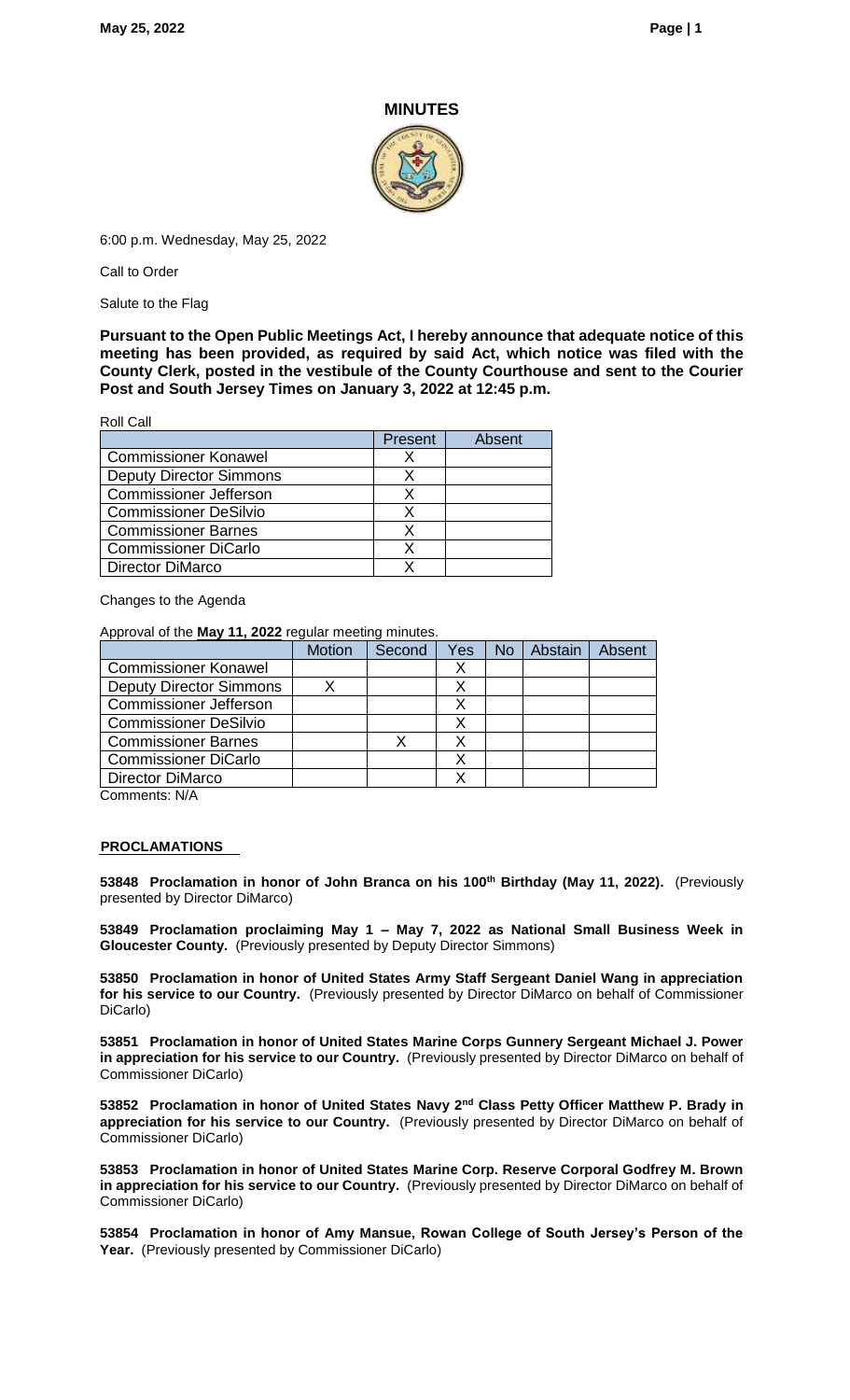**53855 Proclamation proclaiming May 2022 as Older Americans Month.** (Previously presented by Commissioner Jefferson).

**Public portion on agenda items only (time limit of five (5) minutes per person, per public portion). OPEN** 

|                                | <b>Motion</b> | Second | Yes | No | Abstain | Absent |
|--------------------------------|---------------|--------|-----|----|---------|--------|
| <b>Commissioner Konawel</b>    |               |        |     |    |         |        |
| <b>Deputy Director Simmons</b> |               |        |     |    |         |        |
| <b>Commissioner Jefferson</b>  |               |        |     |    |         |        |
| <b>Commissioner DeSilvio</b>   |               |        |     |    |         |        |
| <b>Commissioner Barnes</b>     |               |        |     |    |         |        |
| <b>Commissioner DiCarlo</b>    |               |        |     |    |         |        |
| <b>Director DiMarco</b>        |               |        |     |    |         |        |
|                                |               |        |     |    |         |        |

Comments: N/A

#### **CLOSE**

|                                | <b>Motion</b> | Second | Yes | No | Abstain | Absent |
|--------------------------------|---------------|--------|-----|----|---------|--------|
| <b>Commissioner Konawel</b>    |               |        | ∧   |    |         |        |
| <b>Deputy Director Simmons</b> |               |        |     |    |         |        |
| Commissioner Jefferson         |               |        |     |    |         |        |
| <b>Commissioner DeSilvio</b>   |               |        |     |    |         |        |
| <b>Commissioner Barnes</b>     |               |        |     |    |         |        |
| <b>Commissioner DiCarlo</b>    |               |        |     |    |         |        |
| Director DiMarco               |               |        |     |    |         |        |
| Commonnto: NIA                 |               |        |     |    |         |        |

Comments: N/A

### **RESOLUTIONS**

#### **DEPARTMENT OF ADMINISTRATION DIRECTOR DIMARCO DEPUTY DIRECTOR SIMMONS**

**53856 RESOLUTION APPOINTING A MEMBER TO THE ROWAN COLLEGE OF SOUTH JERSEY BOARD OF TRUSTEES.** 

**53857 RESOLUTION AUTHORIZING INSERTION OF SPECIAL ITEMS OF REVENUE INTO THE 2022 COUNTY BUDGET PURSUANT TO N.J.S.A. 40A:4-87.**

**53858 RESOLUTION APPROVING THE BILL LISTS FOR THE MONTH OF MAY, 2022.**

#### **Motion to approve Resolutions 83856 through 83859 as read.**

|                                | <b>Motion</b> | Second | Yes | <b>No</b> | Abstain                | Absent |
|--------------------------------|---------------|--------|-----|-----------|------------------------|--------|
| <b>Commissioner Konawel</b>    |               |        | X   |           |                        |        |
| <b>Deputy Director Simmons</b> | X             |        | X   |           | Bill List #: 21-10779  |        |
| <b>Commissioner Jefferson</b>  |               |        | X   |           |                        |        |
| <b>Commissioner DeSilvio</b>   |               |        | X   |           |                        |        |
| <b>Commissioner Barnes</b>     |               | X      | X   |           |                        |        |
| <b>Commissioner DiCarlo</b>    |               |        | X   |           | Bill List #: 22-03788; |        |
|                                |               |        |     |           | 22-01280; 22-01287;    |        |
|                                |               |        |     |           | 21-10607; 22-04252;    |        |
|                                |               |        |     |           | 22-04253; 22-04254;    |        |
|                                |               |        |     |           | 22-03287; 22-04061;    |        |
|                                |               |        |     |           | 22-04220; 22-03459;    |        |
|                                |               |        |     |           | 22-04183; 22-03459;    |        |
|                                |               |        |     |           | 22-04183; 22-03307;    |        |
|                                |               |        |     |           | 22-03393; 22-03394;    |        |
|                                |               |        |     |           | 22-04080; 22-04081;    |        |
|                                |               |        |     |           | 22-04136;              |        |
| Director DiMarco               |               |        | X   |           | Bill List #: 22-03655; |        |
|                                |               |        |     |           | 22-00968 22-00969      |        |

Comments: N/A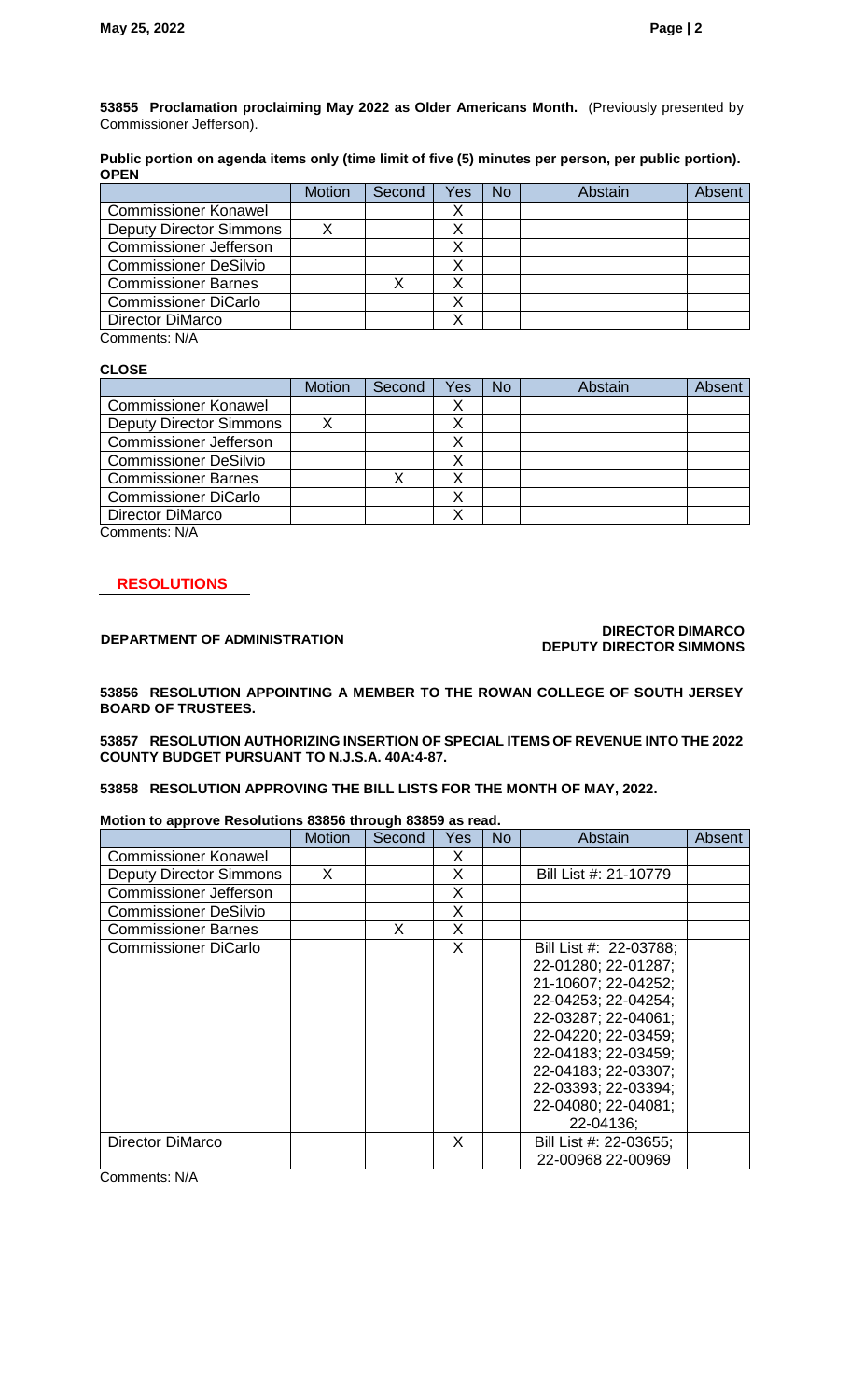#### **DEPARTMENT OF ECONOMIC DEVELOPMENT & PUBLIC WORKS**

#### **DEPUTY DIRECTOR SIMMONS COMMISSIONER DICARLO**

**53859 RESOLUTION AUTHORIZING A CONTRACT WITH SOUTH STATE, INC. FROM MAY 2, 2022 TO COMPLETION OF THE PROJECT FOR \$1,469,163.00.**

**53860 RESOLUTION AUTHORIZING AN AMENDMENT TO THE CONTRACT WITH RIGGINS, INC.**

**53861 RESOLUTION AUTHORIZING A CONTRACT WITH PENNONI ASSOCIATES, INC. FROM MAY 2, 2022 TO COMPLETION OF THE PROJECT FOR \$153,793.91.**

**Motion to approve Resolutions 83859 through 83861 as read.**

|                                | <b>Motion</b> | Second | Yes | No | Abstain | Absent |
|--------------------------------|---------------|--------|-----|----|---------|--------|
| <b>Commissioner Konawel</b>    |               |        |     |    |         |        |
| <b>Deputy Director Simmons</b> |               |        |     |    |         |        |
| <b>Commissioner Jefferson</b>  |               |        |     |    |         |        |
| <b>Commissioner DeSilvio</b>   |               |        |     |    |         |        |
| <b>Commissioner Barnes</b>     |               |        | ↗   |    |         |        |
| <b>Commissioner DiCarlo</b>    |               |        |     |    |         |        |
| Director DiMarco               |               |        |     |    |         |        |

Comments: N/A

#### **DEPARTMENT OF PUBLIC SAFETY & VETERANS AFFAIRS**

**COMMISSIONER DICARLO DEPUTY DIRECTOR SIMMONS**

**53862 RESOLUTION AUTHORIZING A CONTRACT WITH HG TECHNOLOGIES, INC. T/A HIGHERGROUND, INC. FROM JUNE 1, 2021 TO MAY 31, 2023 FOR \$43,872.20.** 

**53863 RESOLUTION AUTHORIZING A PURCHASE FROM SOFTWARE HOUSE INTERNATIONAL CORP. VIA THE SOURCEWELL NATIONAL COOPERATIVE PRICING SYSTEM FOR \$68,500.00.**

**53864 RESOLUTION AUTHORIZING AN INCREASE OF THE PURCHASE AUTHORITY WITH ESRI, INC. (ENVIRONMENTAL SYSTEMS RESEARCH INSTITUTE, INC.) VIA STATE CONTRACT FOR A NEW TOTAL AMOUNT NOT TO EXCEED \$24,895.00 THROUGH OCTOBER 3, 2022.**

**Motion to approve Resolutions 83862 through 83864 as read.**

|                                | <b>Motion</b> | Second | Yes | No | Abstain | Absent |
|--------------------------------|---------------|--------|-----|----|---------|--------|
| <b>Commissioner Konawel</b>    |               |        | ↗   |    |         |        |
| <b>Deputy Director Simmons</b> |               |        |     |    |         |        |
| <b>Commissioner Jefferson</b>  |               |        |     |    |         |        |
| <b>Commissioner DeSilvio</b>   |               |        |     |    |         |        |
| <b>Commissioner Barnes</b>     |               |        |     |    |         |        |
| <b>Commissioner DiCarlo</b>    |               |        |     |    |         |        |
| <b>Director DiMarco</b>        |               |        |     |    |         |        |

Comments: N/A

## **DEPARTMENT OF HEALTH & HUMAN SERVICES COMMISSIONER JEFFERSON**

# **COMMISSIONER BARNES**

**53865 RESOLUTION AUTHORIZING ACCEPTANCE AND AN AGREEMENT OF THE COMMUNICATION ACCESS SERVICES GRANT FUNDING FROM THE STATE OF NEW JERSEY, DEPARTMENT OF HUMAN SERVICES, DIVISION OF THE DEAF AND HARD OF HEARING, IN AN AMOUNT NOT TO EXCEED \$75,000.00.**

**53866 RESOLUTION AUTHORIZING AN AMENDMENT TO A CONTRACT WITH MARYVILLE, INC. TO INCREASE THE CONTRACT AMOUNT BY \$35,000.00, FOR A NEW CONTRACT AMOUNT NOT TO EXCEED \$344,643.00 THROUGH DECEMBER 31, 2022.** 

#### **Motion to approve Resolutions 83865 through 83866 as read.**

|                                | <b>Motion</b> | Second | Yes | No | Abstain | Absent |
|--------------------------------|---------------|--------|-----|----|---------|--------|
| <b>Commissioner Konawel</b>    |               |        |     |    |         |        |
| <b>Deputy Director Simmons</b> |               |        |     |    |         |        |
| <b>Commissioner Jefferson</b>  |               |        |     |    |         |        |
| <b>Commissioner DeSilvio</b>   |               |        |     |    |         |        |
| <b>Commissioner Barnes</b>     |               |        |     |    |         |        |
| <b>Commissioner DiCarlo</b>    |               |        |     |    |         |        |
| <b>Director DiMarco</b>        |               |        |     |    |         |        |
| $\bigcap$ 11/4                 |               |        |     |    |         |        |

Comments: N/A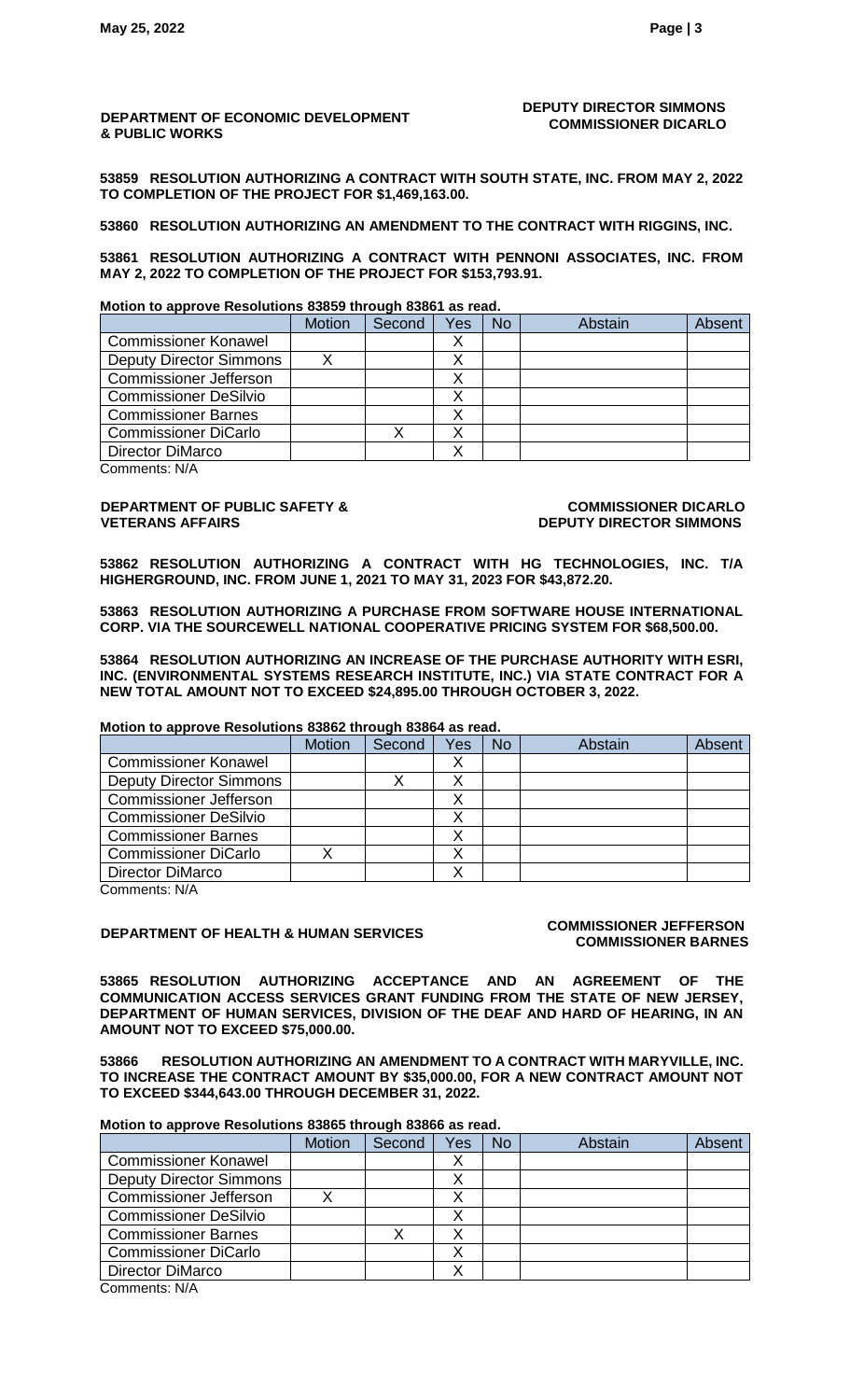#### **DEPARTMENT OF LAW & JUSTICE COMMISSIONER DESILVIO COMMISSIONER KONAWEL**

**53867 RESOLUTION AUTHORIZING A CONTRACT AND END USER LICENSE AGREEMENT (EULA) WITH GRAYSHIFT, LLC FROM JUNE 30, 2022 TO JUNE 29, 2023 FOR \$27,995.00.**

**53868 RESOLUTION AUTHORIZING THE GLOUCESTER COUNTY SHERIFF'S OFFICE TO PARTICIPATE IN THE DEFENSE LOGISTICS AGENCY, LAW ENFORCEMENT SUPPORT OFFICE (LESO) 1033 PROGRAM AND TO ACQUIRE EXCESS DEPARTMENT OF DEFENSE EQUIPMENT.**

#### **Motion to approve Resolutions 83867 through 83868 as read.**

| <b>Motion</b> | Second | Yes | No | Abstain | Absent |
|---------------|--------|-----|----|---------|--------|
|               |        |     |    |         |        |
|               |        |     |    |         |        |
|               |        |     |    |         |        |
|               |        |     |    |         |        |
|               |        |     |    |         |        |
|               |        |     |    |         |        |
|               |        |     |    |         |        |
|               |        |     |    |         |        |

Comments: N/A

## **DEPARTMENT OF EDUCATION, LAND & PROPERTY COMMISSIONER BARNES**

# **COMMISSIONER JEFFERSON**

### **DEPARTMENT OF GOVERNMENT SERVICES COMMISSIONER KONAWEL**

# **COMMISSIONER DESILVIO**

#### Old Business

#### New Business

#### **Public Portion (time limit of five (5) minutes per person)**

#### **OPEN**

| <b>Motion</b> | Second | Yes | <b>No</b> | Abstain | Absent |
|---------------|--------|-----|-----------|---------|--------|
|               |        |     |           |         |        |
|               |        |     |           |         |        |
|               |        |     |           |         |        |
|               |        |     |           |         |        |
|               |        |     |           |         |        |
|               |        |     |           |         |        |
|               |        |     |           |         |        |
|               |        |     |           |         |        |

Comments:

Fran Harwell, Councilwoman for the City of Woodbury – thanked the County for allowing the City of Woodbury to use the ceremonial courtroom to hold their council meeting on 5/24/22.

Michelle Casella, East Greenwich – On behalf of James Rambo and the Board of Agriculture she wanted to make the Board aware of the struggles farmers are having with the increase gas prices and imported food and wage costs. She acknowledged how helpful and understanding Eric Campo and Land Preservation has been with regards to this issue.

Rose Yerkes, Woodbury Heights – Inquired on the proper way to contact a Commissioner.